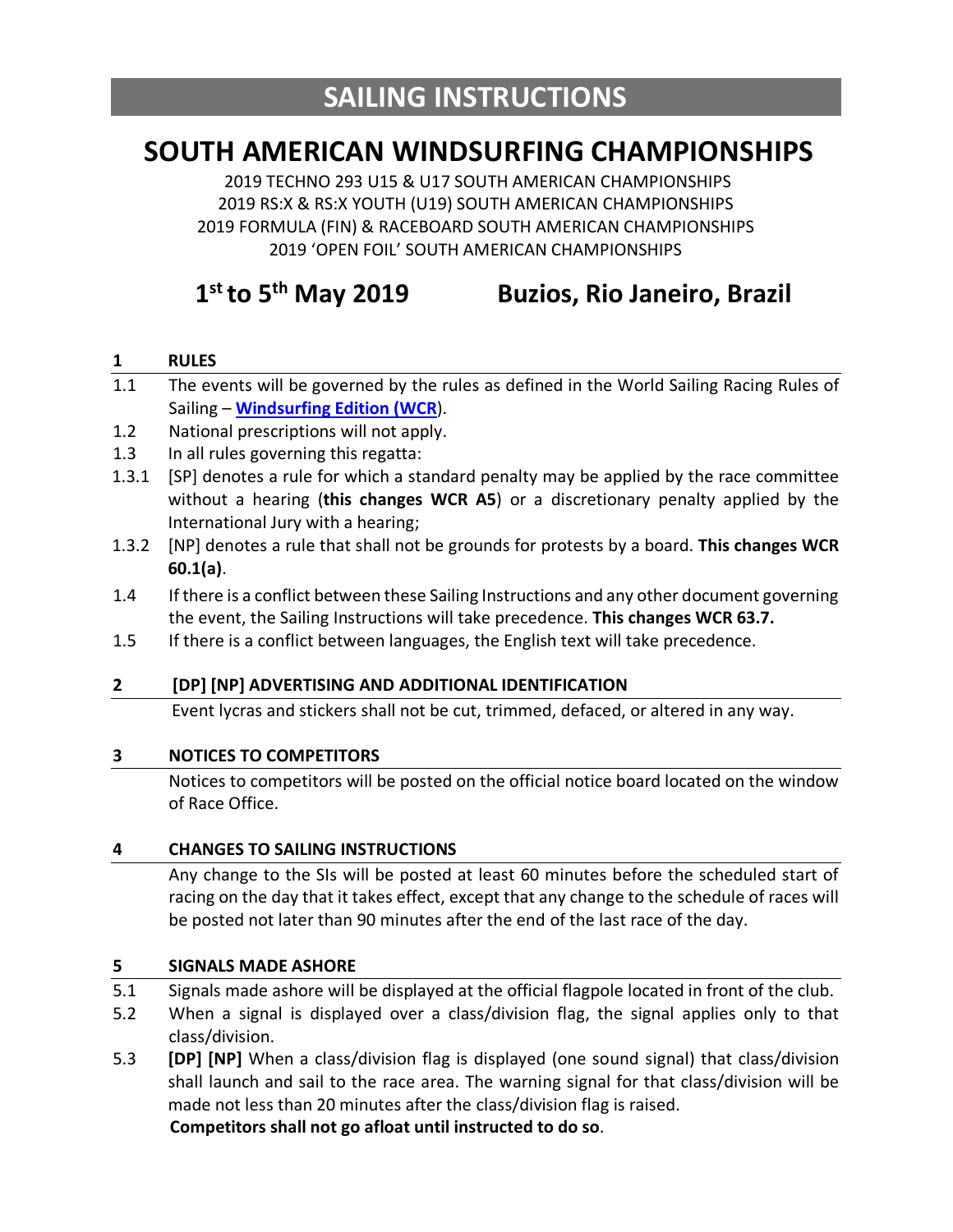## **6 RACE FORMAT**

- 6.1 There will be a maximum 4 races per day, in a maximum 12 race series.
- 6.2 A race will be one *course* race.
- 6.3 Classes shall have separate starts.
- 6.4 The T293 Youth & T293 Junior, RS:X Men (9.5m<sup>2</sup> sail), RS:X Women & Youth (8.5m<sup>2</sup> sail), Open Foil & Formula and Raceboard shall start separately.
- 6.5 Three (3) races are required to validate the event for each class/division.

#### **7 SCHEDULE**

### 7.1

| Date                | Time            | Event                               |  |
|---------------------|-----------------|-------------------------------------|--|
| 1 May (Wednesday)   | $09:00 - 12:00$ | Registration & Equipment Inspection |  |
|                     | 13:00           | Welcome & Skippers Meeting          |  |
|                     | 14:00           | First possible warning signal       |  |
| 2 May (Thursday) to | 10:00           | First possible warning signal       |  |
| 5 May (Sunday)      |                 |                                     |  |
| 5 May (Sunday)      | 16:00           | Last possible warning signal        |  |
|                     | <b>ASAP</b>     | <b>Prize Giving Ceremony</b>        |  |

- 7.2 The warning signal for each succeeding race will be made as soon as practicable after the finish of the previous race.
- 7.3 To alert competitors that a race or sequence of races will shortly begin, an orange flag will be displayed with one sound for at least 5 minutes before a warning signal is made.
- 7.4 The intention of the Race Committee is that races shall be run "back to back". Three races may be sailed back-to-back.

## **8 CLASS/DIVISION FLAGS**

 The class/division flags will be: T293 Youth & Junior - green flag with T293 logo RS:X Men – white flag with purple stripe and RS:X logo RS:X Women & Youth - white flag with blue stripe and RS:X logo inside the rhomb Formula & Open Foil – white flag with FW logo Raceboard – white flag with Raceboard logo

## **9 RACING AREA**

- 9.1 The racing area is defined as an area extending 50m beyond the entire course in which a competitor would normally sail while racing and is located at the seafront of the club.
- 9.2 **[DP] [NP]** Boards not racing shall avoid the racing area.

#### **10 THE COURSES**

10.1 Appendix A shows the courses, the order in which marks are to be passed and the side on which each mark is to be left.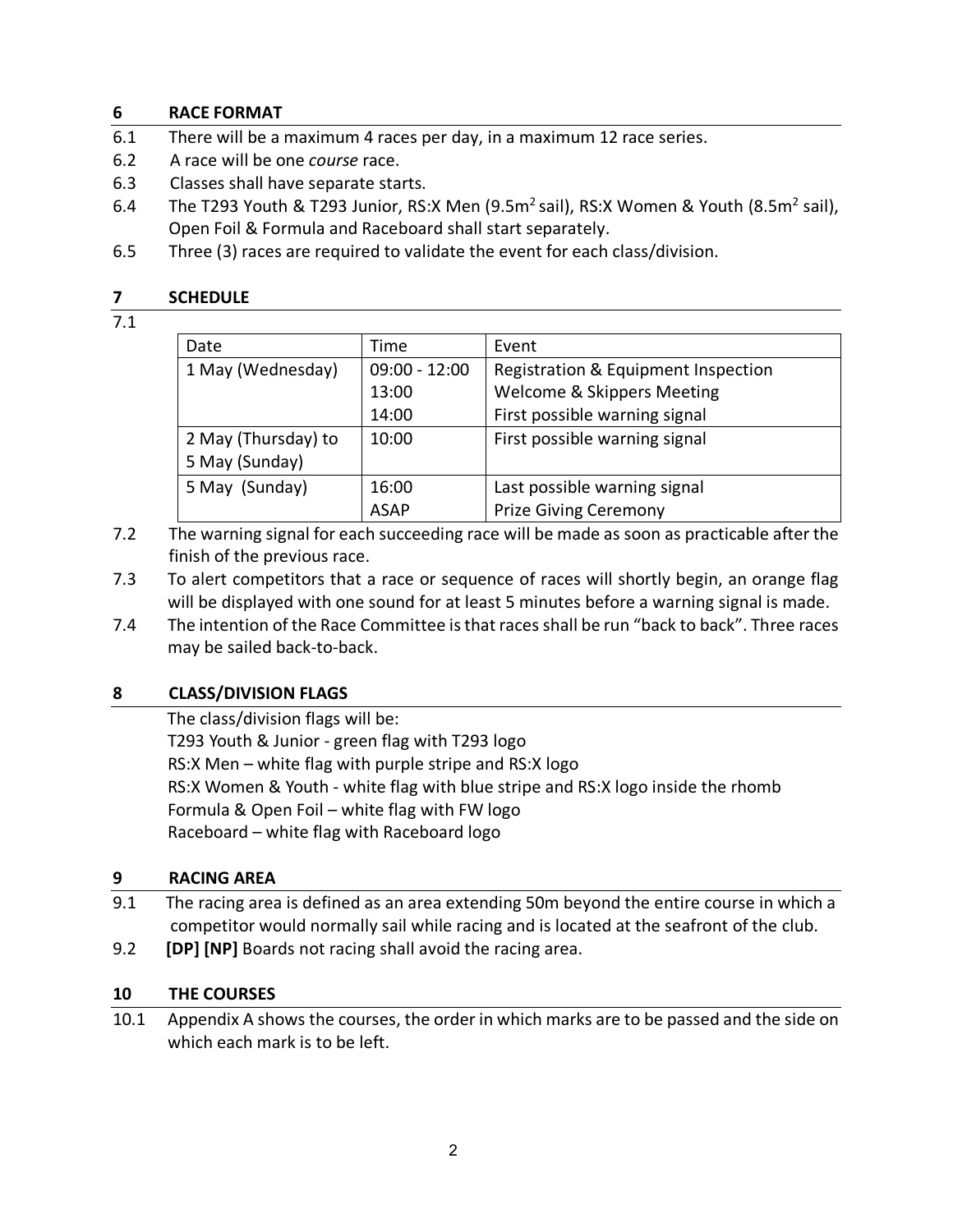#### **11 MARKS**

11.1 Marks of the course and start/finish marks will be as follows:

| Area | Marks<br>1, 2, 3, 4 | Start                | Finish               |
|------|---------------------|----------------------|----------------------|
| Α    | Yellow cylindrical  | A boat and an Orange | A boat and an Orange |
|      | buov                | cylindrical buoy     | cylindrical buoy     |

#### **12 THE START**

- 12.1 Course races will be started by using **WCR26** System 1.
- 12.2 The starting line will be between a mast displaying an orange flag on the race committee boat and the pin end buoy.
- 12.3 **[DP] [NP]** Competitors whose warning signal has not been made shall avoid the starting area during the starting sequence for other races.
- 12.4 A competitor starting later than four minutes after her starting signal will be scored Did Not Start (DNS) without a hearing. **This changes WCR A4 and A5**.
- **12.5** When conditions are unfavourable, the race committee signal boat may hold its positions by the use of engines. It will not be grounds for redress. **This changes WCR 62.1(a).**
- **12.6** When an individual recall has been signalled, or a board breaks WCR 30.4, the race committee will display her sail number on the race committee signal boat before the first competitor has finished that race. Failure to display the sail number(s) will not be grounds for redress. **This changes WCR 62.1(a).**

#### **13 CHANGE OF THE NEXT LEG OF THE COURSE**

To change the next leg of the course, the race committee will lay a new yellow cylindrical buoy (or move the finishing line) and remove the original mark as soon as practicable. When insubsequent change a new mark is replaced, it will be replaced by an original mark.

#### **14 SHORTENING COURSE**

During a course race, the race committee may shorten the course according to WCR 32.

#### **15 THE FINISH**

- 15.1 The finishing line will be between a staff displaying a blue flag on the race committee boat and the pin end buoy.
- 15.2 **[DP] [NP]** After finishing, a board shall immediately clear the finishing line and marks, and avoid boards still racing.
- 15.2 When conditions are unfavourable, the finishing line race committee boat may hold its position by use of engines. It will not be grounds for redress. **This changes WCR 62.1(a).**

#### **16 PENALTY SYSTEM**

- 16.1 Penalties for breaches of SI 20.3: Failure to Sign-Out will result in 1 point penalty for the next race completed. Failure to Sign-In will result in 1 point penalty for the last race completed. If only one race is completed, failure to comply with this SI will incur only a 1 point penalty.
- 16.2 If penalties referred to in SI 16.1 are applied by the Race Committee: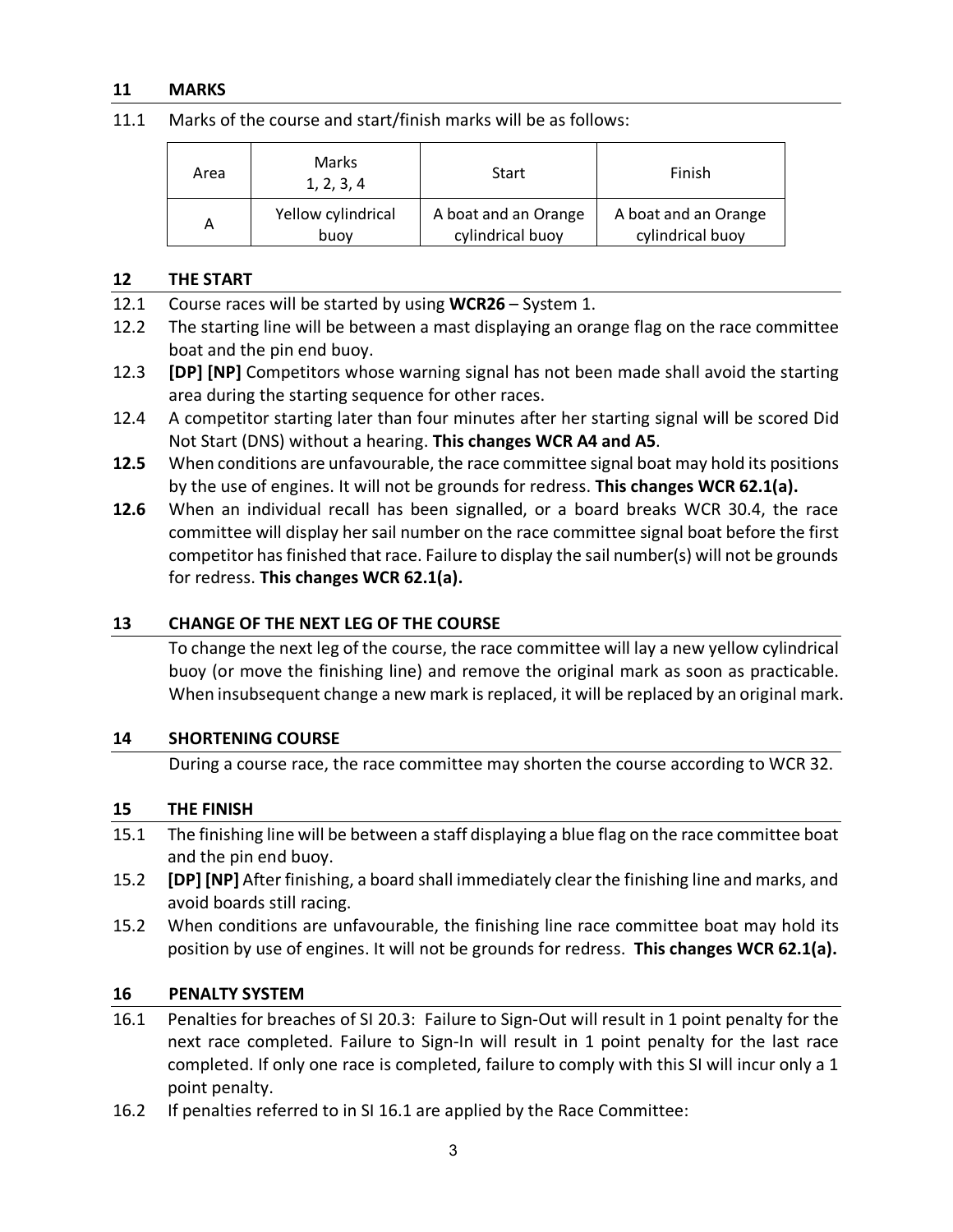- 16.2.1 They will be applied without a hearing [SP]. **This changes WCR 63.1 and A5.**
- 16.2.2. The scores of other competitors shall not be changed.
- 16.2.3. A competitor shall not be scored worse than a disqualified competitor.
- 16.2.4. They will be posted on the official notice board within 30 minutes of the protest time limit.

## **17 TIME LIMITS AND TARGET TIMES**

| 17.1 | Time limits and target times are in minutes for divisions and as follows: |       |            |        |             |  |  |
|------|---------------------------------------------------------------------------|-------|------------|--------|-------------|--|--|
|      |                                                                           | Time  | Mark 1     | Finish |             |  |  |
|      |                                                                           | Limit | Time Limit | Window | Target Time |  |  |
|      | ALL                                                                       | 40    | 12         | 20     | 25          |  |  |

- 17.2 Competitors failing to finish within the time stated in the Finish Window, after the first competitor in that division sails the course and finishes, will be scored Did Not Finish (DNF). **This changes WCR 35, A4 and A5**.
- 17.3 A race will be abandoned if either of the time limits is exceeded. **This changes WCR 35**.

# **18 PROTESTS AND REQUESTS FOR REDRESS**

- 18.1 **Arbitration System -** will be used as specified in **Appendix T.**
- 18.2 Protest Forms are available at the at the desk next to the official notice board. Protests and requests for redress or reopening shall be delivered there within the protest time limit.
- 18.3 For each division, the protest time limit is 60 minutes after the last competitor of her division has finished the last race of the day or the race committee signals no more racing today, whichever is later.
- 18.4 Notices will be posted within 30 minutes of the protest time limit to inform competitors of hearings in which they are parties or named as witnesses. Arbitrations and Protests may be heard in any order at the Jury´s discretion. Hearings will be held in the protest room or in the area designated for arbitration hearings.
- 18.5 Notices of protests by the race committee or jury will be posted to inform competitors under WCR 61.1 (b).
- 18.6 Breaches of WCR 77 and rules in the SI's marked **[NP**] will not be grounds for a protest by a competitor. **This changes WCR 60.1 (a)**.
- 18.7 On the last scheduled day of racing a request for reopening a hearing shall be delivered within the protest time limit if the requesting party was informed of the decision on the previous day or no later than 30 minutes after the requesting party was informed of the decision on that day. **This changes WCR 66**.
- 18.8 On the last scheduled day of racing a request for redress from an International Jury decision shall be delivered no later than 30 minutes after the decision was posted. **This changes WCR 62.2.**
- 18.9 Decisions of the International Jury will be final as provided in WCR 70.5.

## **19 SCORING**

19.1 The scoring will be in accordance with **WCR Appendix A**.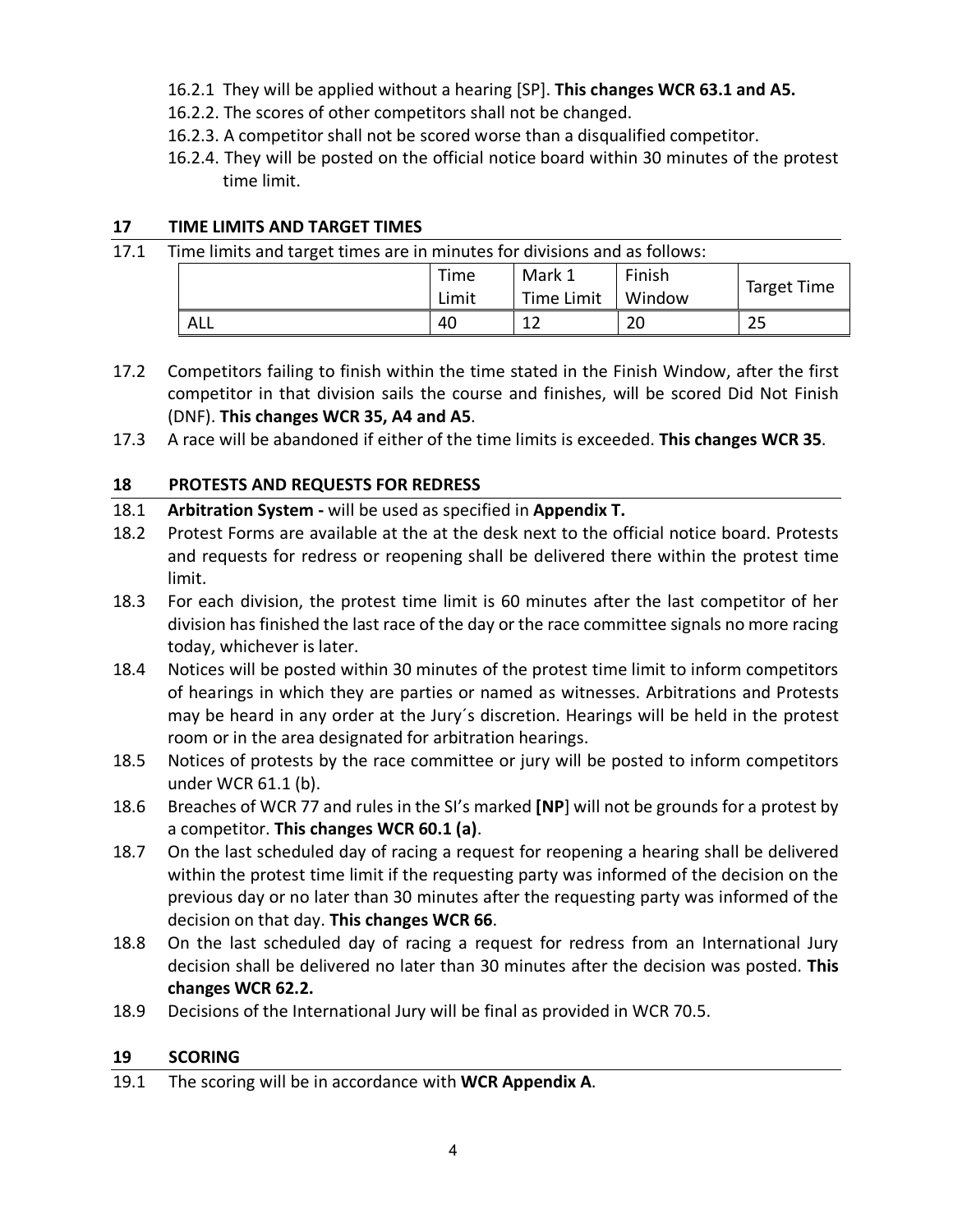19.2 To request correction of an alleged error in posted race or series results, a competitor may complete a Scoring Review Form available at the at the desk next to the official notice board.

# **20 SAFETY REGULATIONS**

- 20.1 **[DP] [NP**] A competitor that retires from a race shall notify the race committee as soon as possible and shall complete a Retirement Declaration Form, available from the at the desk next to the official notice board, within the protest time limit.
- 20.2 [**DP] [NP]** Competitors not racing for any of the racing days shall inform the race office.
- 20.3 [**SP]** The **Safety System** (Sign OUT/Sign IN) is in force at all times:
	- 20.3.1 When going out to race, each competitor intending to race shall personally sign against their name and/or sail number.
	- 20.3.2 On returning ashore, each competitor shall personally sign, against their name and/or sail number, within the protest time limit.
	- 20.3.3 Sign-out and Sign-in lists will be provided by the race committee next to the official flag pole.

# **21 [DP] [NP] REPLACEMENT OF EQUIPMENT**

- 21.1 Substitution of damaged or lost equipment will not be allowed unless authorized by the championship equipment inspector.
- 21.2 **Replacement ashore:** Requests for substitution of damaged or lost equipment shall be made in writing on a form available at race control and delivered there for consideration. Any request shall be made at the first reasonable opportunity.
- 21.3 **Replacement afloat:** When an item of equipment is damaged or lost shortly before a race and is replaced, the competitor shall notify the race committee before the warning signal. As soon as practicable after coming ashore and within the protest time limit, the competitor shall comply with SIs 21.2 and the replaced item shall be presented to the championship equipment inspector.

## **22 [NP] OFFICIAL BOATS**

- 22.1 Race Committee & Safety boats will display an orange flag.
- 22.2 The International Jury boat will display a white flag with letter J in black.
- 22.3 The Media boat will display a red flag.

# **23 SUPPORT BOATS**

- 23.1 Support boats shall be registered with Organizer at the race office and shall be required to comply with local legislation.
- 23.2 Support boats with team leaders, coaches and other support personnel shall stay outside areas where boards are racing from the time of starting sequence until all boards have finished or the race committee signals a postponement, general recall or abandonment.

# **24 [DP] [NP] TRASH DISPOSAL**

Competitors shall not put trash into the water. Trash may be placed aboard support boats and race committee boats.